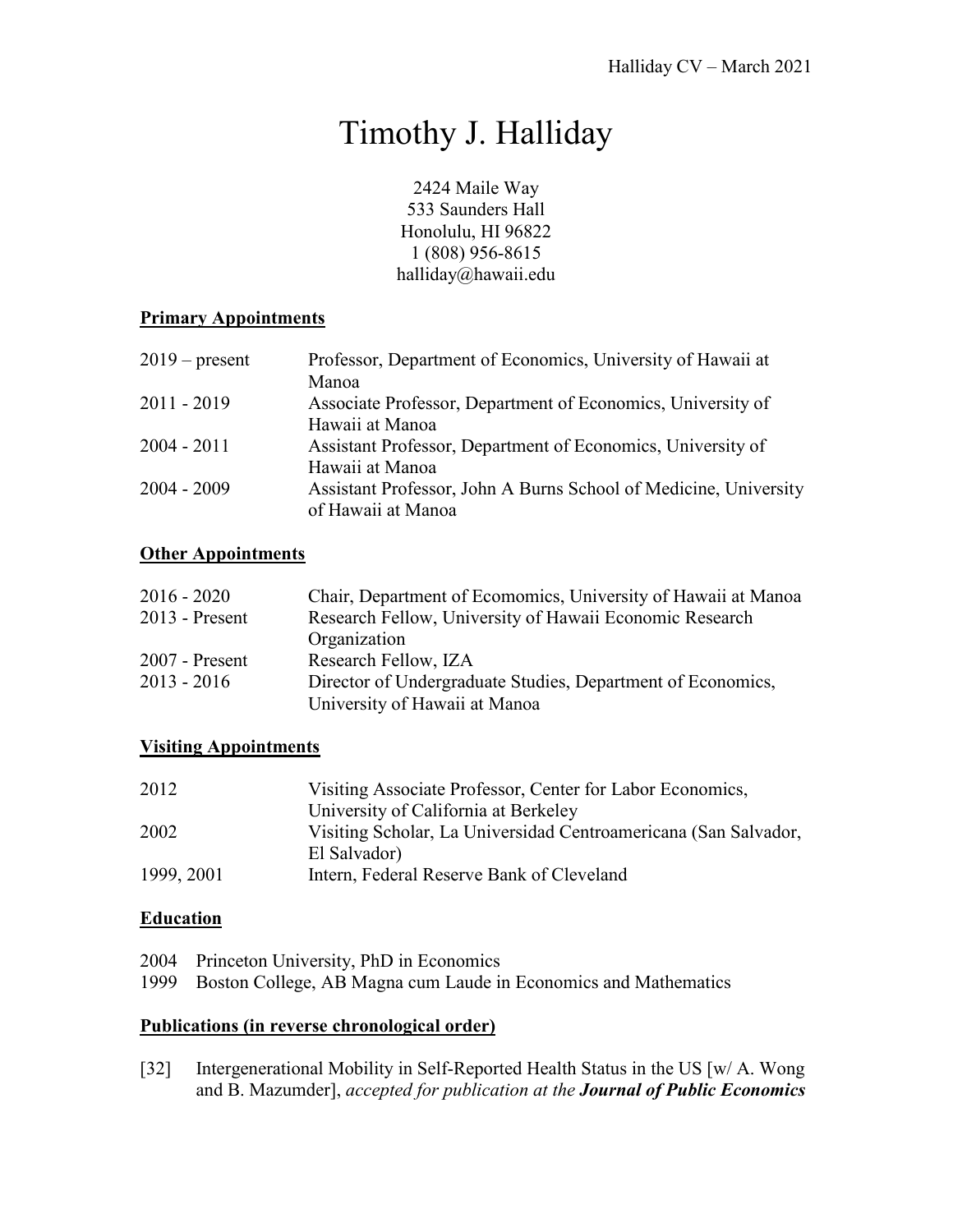[31] The Impact of Medicaid on Medical Utilization in a Vulnerable Population: Evidence from COFA Migrants [w/ R. Akee], *Health Economics*, 29(10): 1231- 1250, 2020.

Media: Civil Beat (April 3, 2019)

[30] The Mortality Effects of Reduced Medicaid Coverage: Evidence from International Migrants in Hawai`i [w/ T. Molina, T. Sentell, R. Akee, A. Onaka, and B. Horiuchi], *American Journal of Public Health*, 110:1205-1207, 2020.

Media: Politico (April 16, 2020, December 17, 2020); Civil Beat (August 2, 2020)

- [29] Labor Market Adjustment to Third Party Competition: Evidence from Mexico [w/ S. Vasireddy and R. Robertson], *The World Economy*, 43(7): 1977-2006, 2020.
- [28] The Intergenerational Transmission of Health in the United States: A Latent Variable Analysis [w/ A. Wong and B. Mazumder], *Health Economics*, 29(3): 367-381, 2020.
- [27] Vog: Using Volcanic Eruptions to Estimate the Health Costs of Particulates [w/A. de Paula and J. Lynham], *The Economic Journal*, 129(620): 1782-1816, 2019.

Media: Hawaii News Now (May 7, 2015); KITV (May 7, 2015); Hawaii Tribune Herald (May 7, 2015)

- [26] Impact of Financial Incentives on Health Outcomes and Costs of Care among Medicaid Beneficiaries with Diabetes in Hawai'i [w/ R. Fernandes, C. Chin, D. Li, T. Frankland, R. Ozaki], *Hawai`i Journal of Medicine and Public Health*, 78(1): 19-25, 2019.
- [25] Health Investment over the Life-Cycle [w/ H. He, L. Ning, and H. Zhang], *Macroeconomic Dynamics*, 23(1): 178-215, 2019.
- [24] Financial Incentives for Medicaid Individuals with Diabetes: Lessons Learned from HI-PRAISE, an Observational Study and Randomized Controlled Trial [w/ R. Fernandes, R. Ozaki, D. Li, C. Chang, C. Wang, R. Arendt, M. Tajima, Z. Wang, T. Frankland], *American Journal of Health Promotion*, 32(7): 1498- 1501, 2018.
- [23] Health and Health Inequality during the Great Recession: Evidence from the PSID [w/ H. Wang and C. Wang], *Economics and Human Biology*, 29: 17-30, 2018.
- [22] Tracking Wage Inequality Trends with Prices and Different Trade Models [w/ D. Lederman and R. Robertson], *Review of World Economics*, 154(1): 47-73, 2018.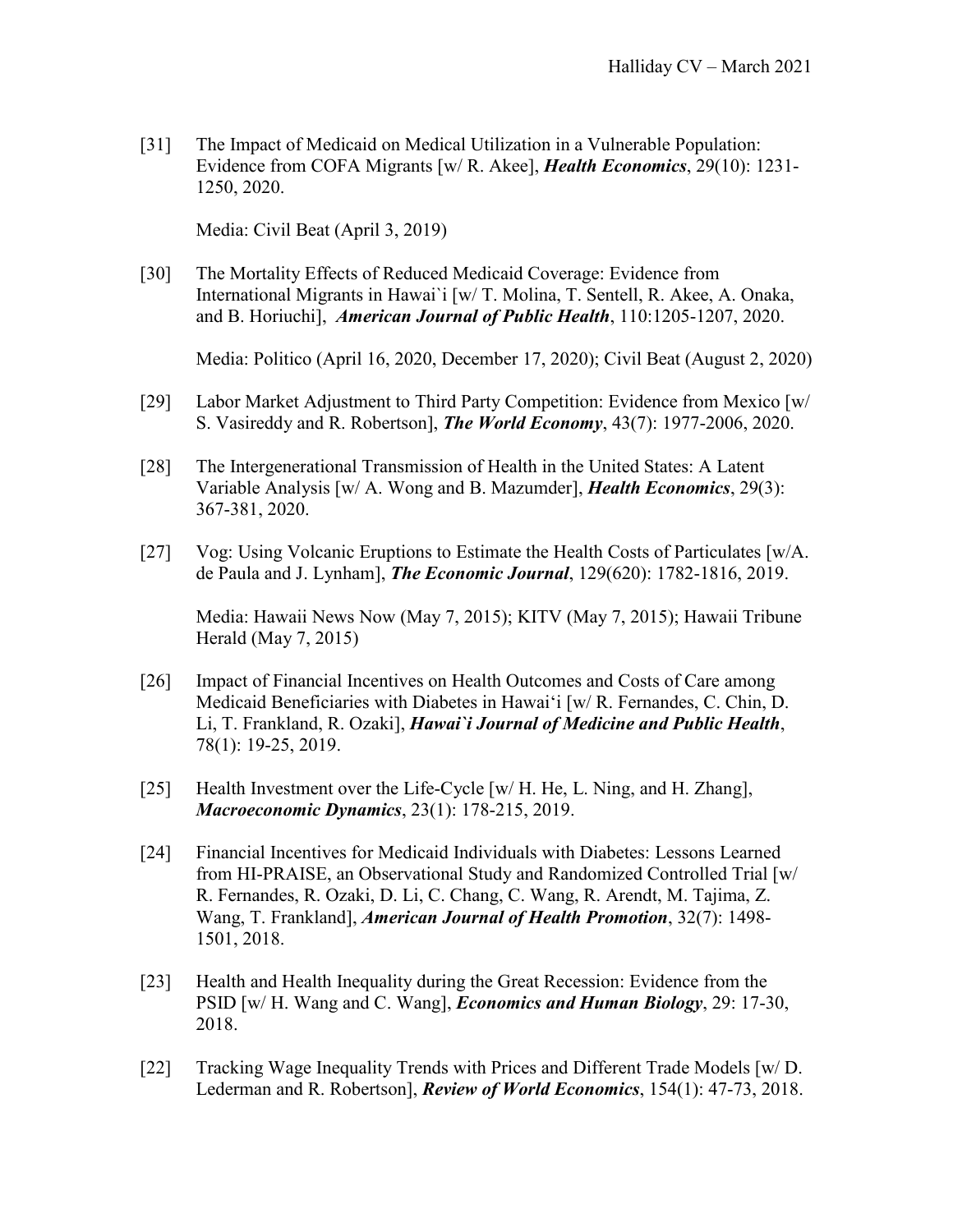- [21] Income Growth and Movements in Self-Reported Health, *(published with a comment and rejoinder), Review of Income and Wealth,* 63(4): 760-776, 2017.
- [20] An Analysis of Sibling Correlations in Health with Latent Variable Models [w/ B. Mazumder], *Health Economics*, 26(12): e108-e125, 2017.
- [19] Trade, Migration and the Place Premium: Mexico and the United States [w/ D. Gandolfi and R. Robertson], *Review of World Economics*, 153(1):1-37, 2017 (lead article).
- [18] By the Time I Get to Arizona: Estimating the Impact of the Legal Arizona Workers Act on Migrant Outflows [w/ W. Liou], *Economics Bulletin*, 36(4): 2526-2534, 2016.
- [17] The Impact of Internal Displacement on Child Mortality in Post-Earthquake Haiti: A Difference-in-Differences Analysis [w/ B. Chen and V.Y. Fan], *International Journal for Equity in Health*, 15(114), 2016.
- [16] Within and Cross Firm Mobility and Earnings Growth [w/ A. Frederiksen and A. Koch], *Industrial and Labor Relations Review*, 69(2): 320-353, 2016.
- [15] Investigating the Effects of Furloughing Public School Teachers on Crime in Hawaii [w/ R. Akee and S. Kwak], *Economics of Education Review*, 42: 1-11, 2014 (lead article).

Media: AP (October 3, 2013)

- [14] Unemployment and Mortality: Evidence from the PSID, *Social Science and Medicine*, 113: 15-22, 2014.
- [13] Intra-Household Labor Supply, Migration, and Subsistence Constraints in a Risky Environment: Evidence from El Salvador, *European Economic Review*, 56(6): 1001-1019, 2012.
- [12] Health Status and the Allocation of Time [w/ M. Podor], *Health Economics*, 21(5): 514-527, 2012.
- [11] What is a Peer? The Role of Network Definitions in Estimation of Endogenous Peer Effects [w/ S. Kwak], *Applied Economics*, 44(3): 289-302, 2012.
- [10] Health Inequality over the Life-Cycle, *BE Journal of Economic Analysis and Policy (Contributions)*, 11(3): Article 5, 2011.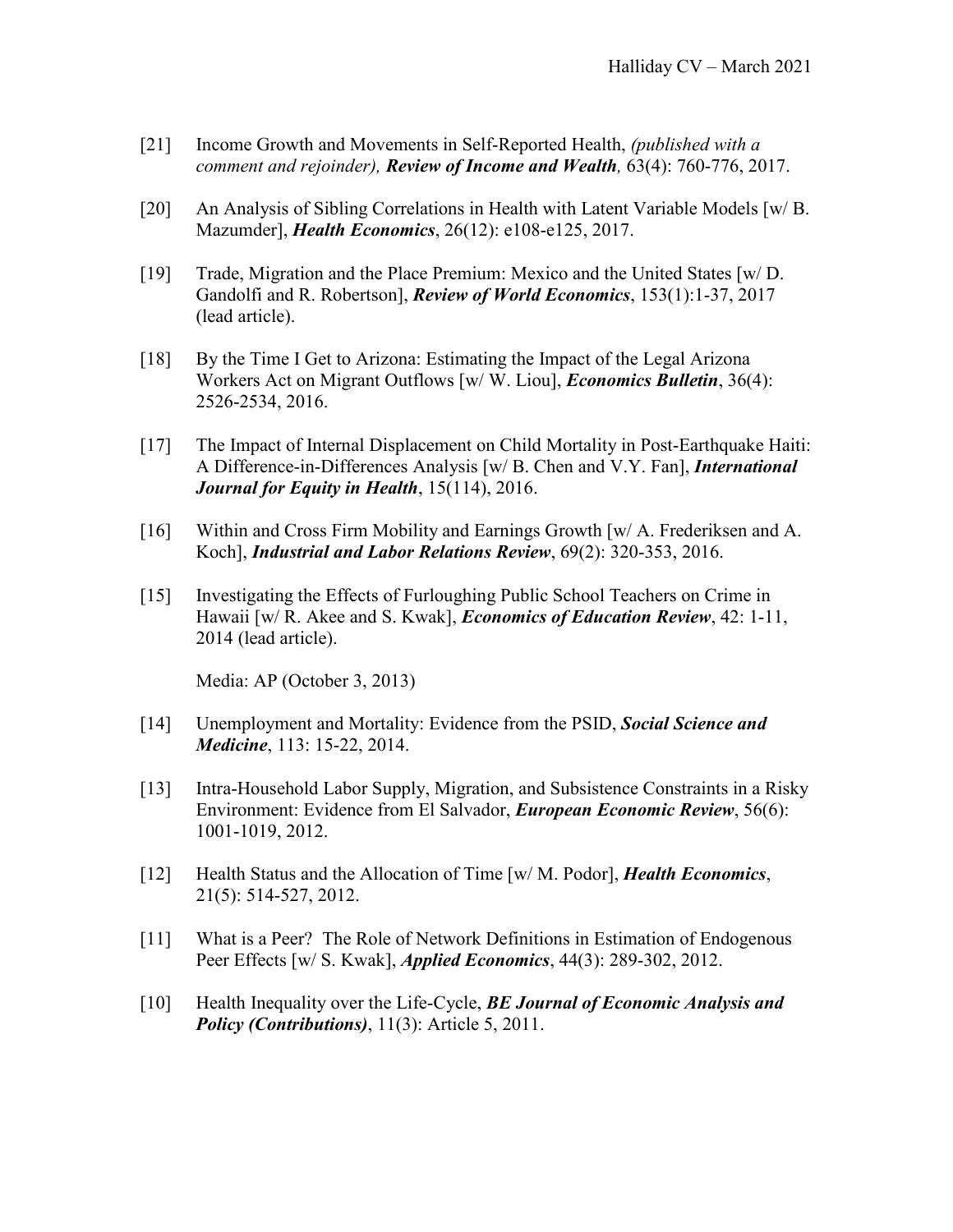- [9] Home-Based Preventative Care in High Risk Dialysis Patients: A Pilot Study [w/ S. Berman (lead author), C. Wada, D. Minatodani, P. Jordan, J. Lindo], *Telemedicine and e-Health*, 17(4): 283-287, 2011.
- [8] Mismeasured Household Size and Its Implications for the Identification of Economies of Scale, *Oxford Bulletin of Economics and Statistics*, 72(2): 246- 262, 2010.

Correction: Published in *Oxford Bulletin of Economics and Statistics*, 76(4): 621, 2014

[7] Weight Gain in Adolescents and their Peers [w/ S. Kwak], *Economics and Human Biology*, 7(2): 181-190, 2009.

Media: BBC (July 31, 2009); Hawaii Public Radio (August 7, 2009)

- [6] Selective Migration and Health in the United States, 1984 1993 [w/ M. Kimmitt], *Population Studies*, 62(3): 321-334, 2008.
- [5] Heterogeneity, State Dependence and Health, *The Econometrics Journal*, 11(3): 499-516, 2008.
- [4] Testing for State Dependence with Time-Variant Transition Probabilities, *Econometric Reviews*, 26(6): 685-703, 2007.
- [3] Socio-economic Disparities in Breast Cancer Screening in Hawaii [w/ D. Taira, J. Davis and H. Chan], *Preventing Chronic Disease*, 4(4): 1-9, 2007.
- [2] Business Cycles, Migration and Health, *Social Science and Medicine*, 64(7): 1420-1424, 2007.
- [1] Migration, Risk and Liquidity Constraints in El Salvador, *Economic Development and Cultural Change*, 54(4): 893-925, 2006.

# **Working Papers**

- [5] The Intergenerational Transmission of Physical and Mental Health in the United Kingdom [w/ B. Mazumder and P. Bencsik]
- [4] Expanding Health Insurance for the Elderly of the Philippines [w/M. Abrigo and T. Molina], *revise and resubmit Journal of Applied Econometrics*
- [3] Health Shocks, the Added Worker Effect, and Labor Supply in Married Couples: Evidence from South Korea [w/ K. Kim and S.H. Lee]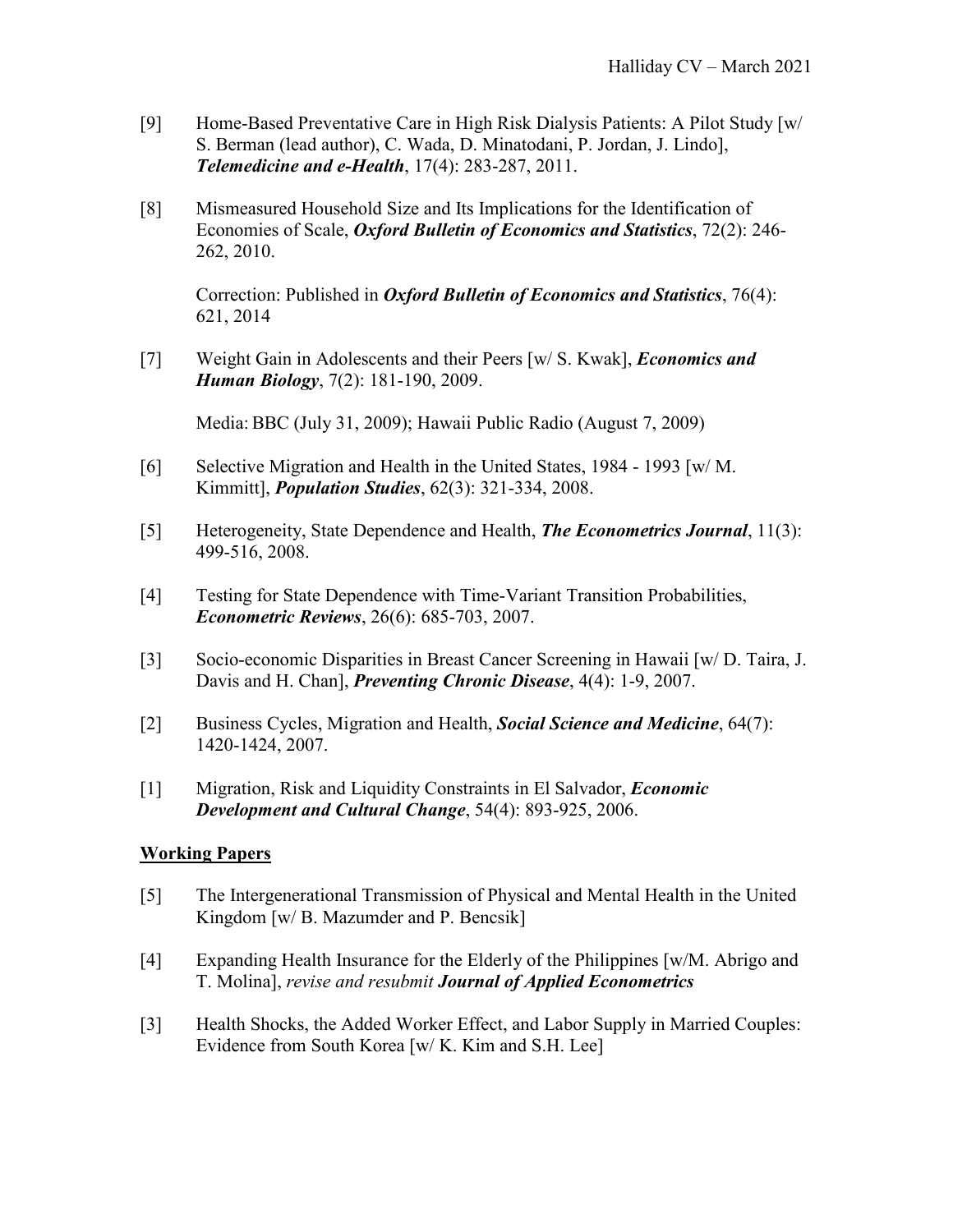- [2] Intra-Familial Transfers, Son Preference, and Retirement Behavior in South Korea [w/ K. Kim and S.H. Lee]
- [1] Sex Ratios, Marriage, and Household Composition in Early Twentieth-century Hawai`i [w/ S. la Croix, J. Price, and J. Van Leeuwen]

# **Works in Progress**

- [5] Medicaid Take-Up and Air Quality [w/ A. Amaya]
- [4] VOG: Using Volcanic Eruptions to Estimate the Impact of Particulates on Student Learning Outcomes [w/ R. Inafuku, L. Lusher, J. Lynham, and A. de Paula]
- [3] Expanded Childcare Benefits, Fertility, and Female Labor Supply in South Korea [w/ K. Kim and S.H. Lee]
- [2] The Impact of Medicaid on Utilization by Risk Status in a Migrant Population [w/ R. Akee and T. Molina]
- [1] Understanding Intergenerational Health Transmission with Multiple Proxies [w/ H. Chang, M-J Lin, and B. Mazumder]

#### **Grants**

- [7] *Health Status, Medicaid, and Medical Utilization in a Vulnerable Migrant Population*. PI; Amount: ¥633,000 (Japanese Yen); Agency: Institute of Economic Research, Hitotsubashi University; Dates: June 15, 2020 – March 31, 2022.
- [6] *Economic Status, Health, & Wellbeing over the Life Course.* Role: Co-PI; Co-Pi: Bhashkar Mazumder; Amount: \$34,193; Agency: University of Michigan; Dates: January 1, 2017 to August 31, 2018.
- [4] *Medicaid Incentives for the Prevention of Chronic Disease – Hawai`i Patient Reward and Incentives to Support Empowerment*. Role: Health Economist; PI: Rebecca Rude Ozaki Ph.D. and Ritabelle Fernandes M.D.; Amount: \$9,936,999; Agency: CMS: CDFA: 95.536; Dates: September 13, 2011 to September 12, 2016.
- [3] *The Economic and Quality of Life Impact of Remote Technologies on High Risk Patients and Their Caregivers.* Role: Associate Investigator; PI: Steven J. Berman, M.D.; Amount: \$1,507,947; Agency: U.S. Army Medical Research and Materiel Command TATRC (W81XWH-07-2-0064); Dates: June 19, 2007 to December 25, 2011.
- [2] *Culturally competent telemedicine for type 2 diabetes in native and Pacific*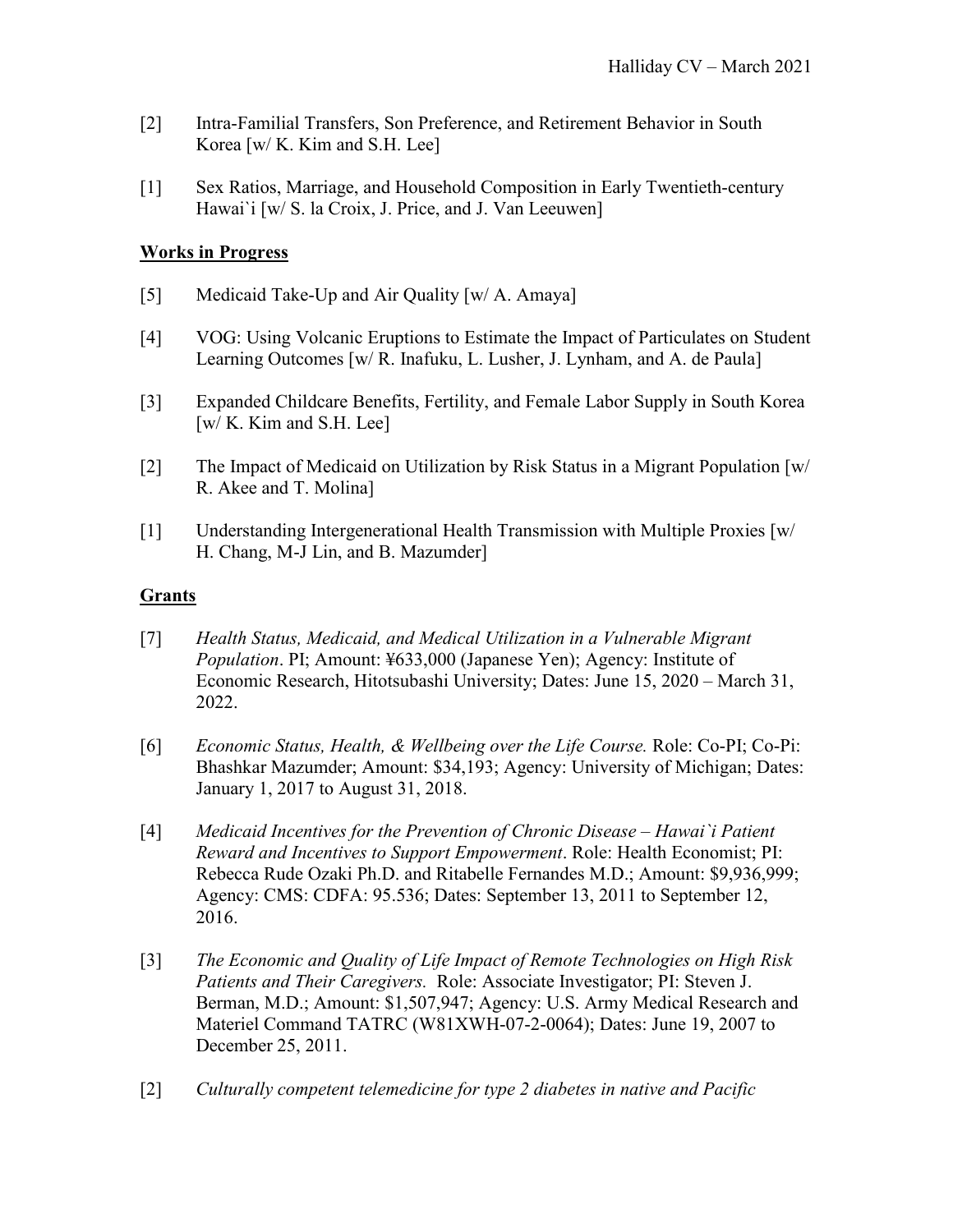*peoples*. Role: Health Economist; PI: Marjorie Mau M.D..; Amount: \$819,678; Agency: NationalInstitute of Health (3P20MD000173-07S1); Dates: September 15, 2008 to May 31, 2010.

[1] *Undocumented Migration with Endogenous Coyote Prices*. Role: Co-Principal Investigator [w/ A. de Paula]; Amount: \$5000.00; Agency: WE Upjohn Institute for Employment Research.

#### **Conferences and Seminars (since 2016)**

| 2021 | Trans-Pacific Labor Seminar (Berkeley – Scheduled)                 |
|------|--------------------------------------------------------------------|
|      | University of the Philippines                                      |
|      | Hitotsubashi University (Scheduled)                                |
| 2020 | New Approaches to Intergenerational Mobility, Human Capital and    |
|      | Economic Opportunity Working Group (U Chicago)                     |
| 2019 | Asian Workshop on Econometrics and Health Economics (Otaru)        |
|      | Kobe Conference on Applied Econometrics (Honolulu)                 |
|      | University of Hawaii at Manoa                                      |
|      | Annual Health Econometrics Conference (Knoxville)                  |
|      | Trans-Pacific Labor Seminar (Tokyo)                                |
| 2018 | Hitotsubashi University Workshop on Labor, Health, and Development |
|      | (Tokyo)                                                            |
|      | NBER Workshop on the Economics of Indigenous Peoples and           |
|      | Institutions (Cambridge)                                           |
|      | Asian Workshop on Econometrics and Health Economics (Kyoto)        |
|      | University of Hawaii at Manoa                                      |
| 2017 | Society of Labor Economists Annual Meeting (Raleigh)               |
|      | IZA Workshop on Social and Welfare Consequences of Unemployment    |
|      | (Bonn)                                                             |
| 2016 | 22nd International Panel Data Conference (Fremantle)               |
|      | Society of Labor Economists Annual Meeting (Seattle)               |

# **Honors**

|             | 2002 - 2004 Fellowship of Woodrow Wilson Scholars, Princeton University |
|-------------|-------------------------------------------------------------------------|
| 2001 - 2003 | Graduate School Summer Fellowship, Princeton University                 |
| 1999 - 2002 | Princeton University Fellowship, Princeton University                   |
| 1999        | Phi Beta Kappa, Boston College                                          |
| 1999        | Bourneuf Award, Boston College                                          |
|             |                                                                         |

# **Major Professional and University Service**

| 2021 | Guest Editor, Special Issue of Frontiers in Public Health,                     |
|------|--------------------------------------------------------------------------------|
|      | Intergenerational Health Inequalities                                          |
| 2021 | Local Organizer, 11 <sup>th</sup> Workshop on the Economics of Risky Behaviors |
|      | (Honolulu, HI)                                                                 |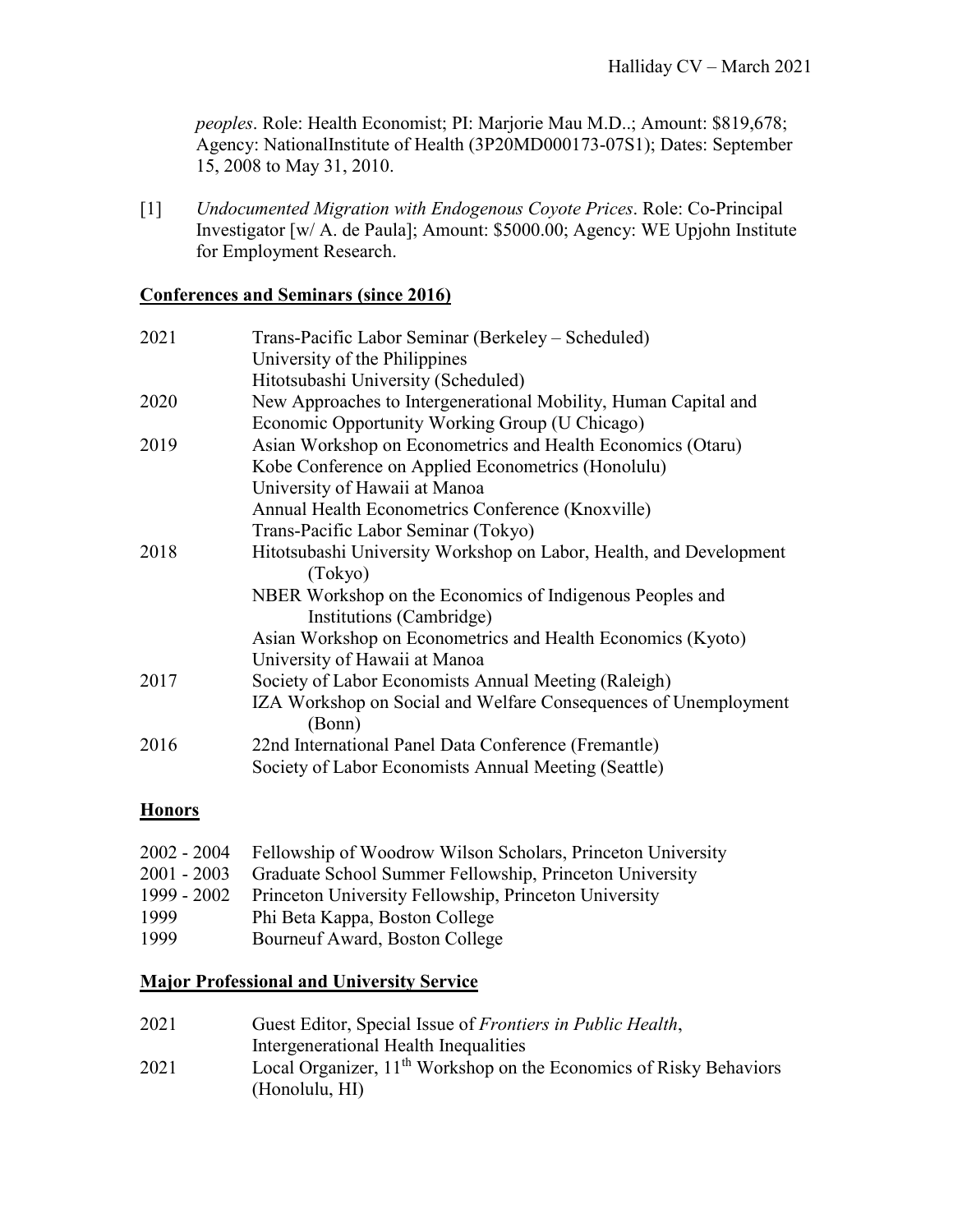| 2020          | University Tenure and Promotion Committee, University of Hawaii at   |  |
|---------------|----------------------------------------------------------------------|--|
|               | Manoa                                                                |  |
| 2015          | Local Organizer, Annual Health Econometrics Workshop (Honolulu, HI)  |  |
| 2012          | Local Organizer, Transpacific Labor Seminar (Honolulu, HI)           |  |
| $2010 - 2011$ | Committee on Academic Policies and Performance (CAPP), University of |  |
|               | Hawaii at Manoa                                                      |  |
| $2010 - 2011$ | University of Hawaii Faculty Senate Representative for the           |  |
|               | College of Social Sciences                                           |  |
| 2007          | Scientific Committee, American Society of Health Economics 2nd       |  |
|               | Biennial Conference, Durham, North Carolina                          |  |

# **Selected Referee Activity**

*AEJ: Applied AEJ: Macro American Economic Review American Journal of Health Economics Canadian Journal of Economics Econometric Reviews Economics Journal Economic Development and Cultural Change Economics and Human Biology Energy Economics Fiscal Studies Health Economics Health Services Research Industrial and Labor Relations Review International Economic Review Journal of Applied Econometrics Journal of Development Economics Journal of Econometrics Journal of the European Economic Association Journal of Health Economics Journal of Human Resources Journal of International Economics Journal of Population Economics Journal of Public Economics Labour Economics Management Science Oxford Bulletin of Economics and Statistics Social Science and Medicine Review of Economics and Statistics Review of Economics of the Household Review of Economic Studies World Bank Economic Review The World Economy*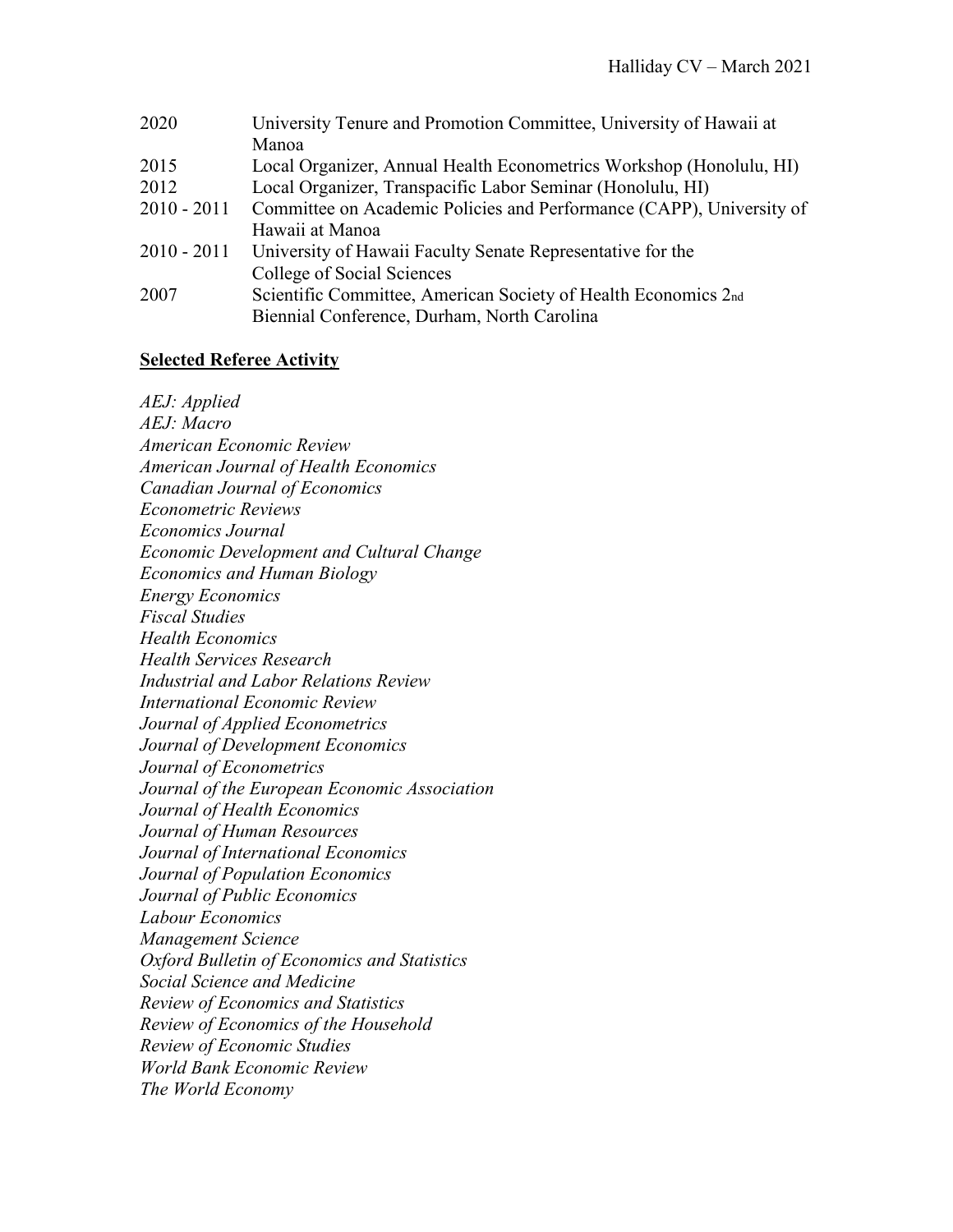### **Teaching Experience**

|  | ECON 301 - Price Theory |
|--|-------------------------|
|--|-------------------------|

- ECON 321 Introduction to Statistics
- ECON 425 Econometrics, Undergraduate
- ECON 434 Health Economics, Undergraduate
- ECON 628 **-** Econometrics I, Graduate Level
- ECON 629 Econometrics II, Graduate Level
- ECON 674 Health Economics, Graduate Level

# **Advising**

#### *Chair*

Rachel Inafuku (in progress) Hazel Hotchandani (in progress) Sindhu Vasireddy (2019 PhD; first placement: SRM University, Amaravati, India) Kyeongkuk Kim (2018 PhD; first placement: Ministry of Strategy and Finance, Korean Government) Jonathan Sweeney (2018, PhD; first placement: post-doc at UC Santa Cruz) Chenggang Wang (2017, PhD; first placement: Jiangxi University of Finance and Economics) Sean Doyle (2016, PhD; first placement: Pentagon) Michael Abrigo (2016, PhD; first placement: Philippine Institute for Development Studies) Jonathan Page (2016, PhD; first placement: University of Hawaii Economic Research Organization) Wayne Liou (2015, PhD; first placement: Congressional Research Service) Huixia Wang (2015, PhD; first placement: Hunan University) John Rush (2014, PhD; first placement: Marlboro College)

*Committee Member*

Bahram Sanginabadi (2019, PhD) Imelda (2018, PhD) Hyun-Gyu Kim (2018, PhD) Chasuta Anukoolthamchote (2017, PhD) Xiaodong Sun (2015, PhD) Anna Lou Abatayo (2015, PhD) Chaning Jang (2014, PhD) Atsushi Shibata (2014, PhD) Trang Phan Phu (2014, PhD) Comfort Sumida (2012, PhD) Melinda Podor (2012, PhD) Kouland Thin (2012, PhD)